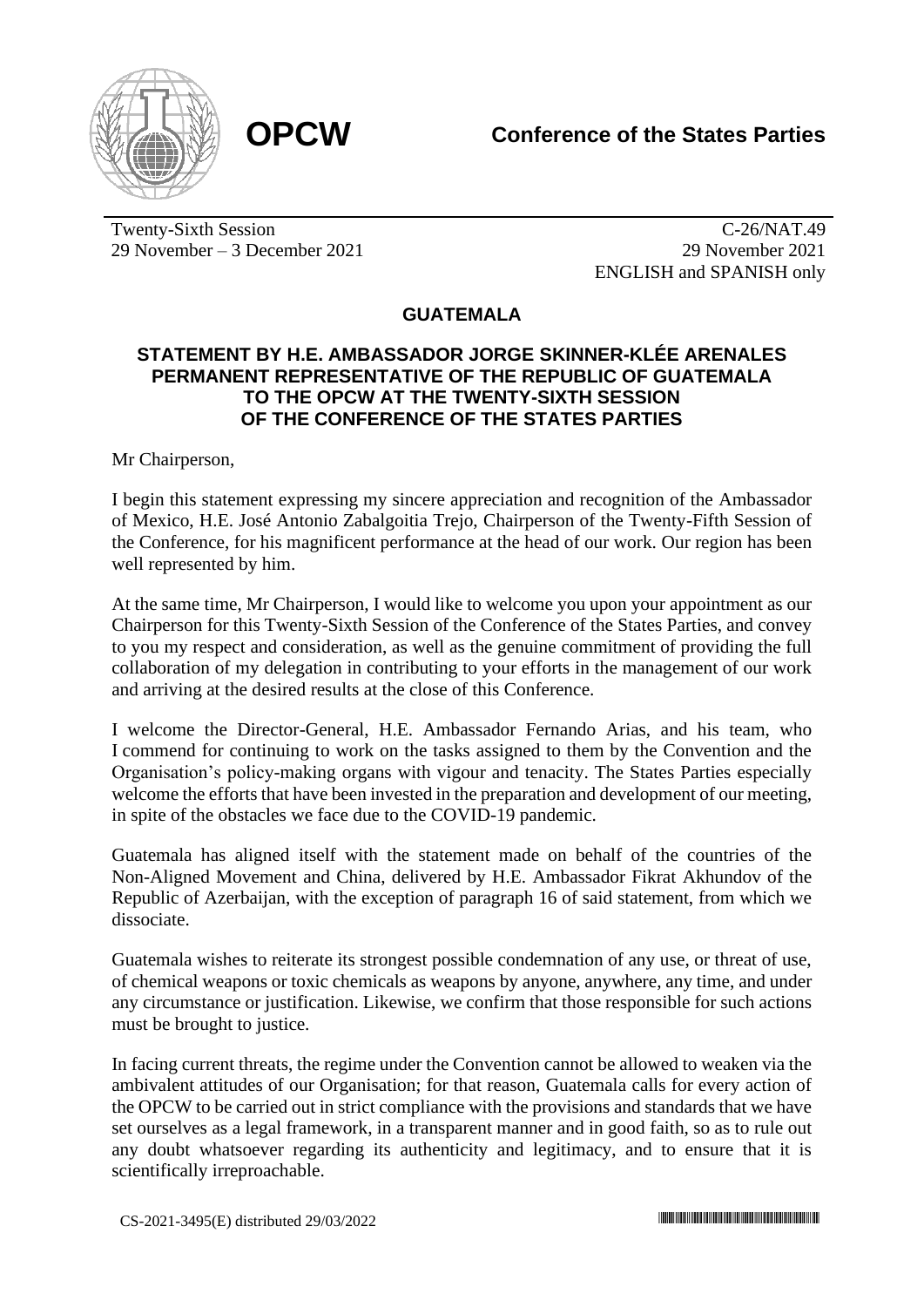C-26/NAT.49 page 2

We believe that with an atmosphere of cooperation and mutual respect, it is possible to distance ourselves from the growing politicisation and radical polarisation that continues to affect our discussions and work. While this is true, it is also true that what brings us together is much stronger than the sum of our differences, as we are all striving to achieve the same goal: a world free of chemical weapons.

In line with what was just stated, Mr Chairperson, my delegation calls for those most interested in the processes of eliminating the Syrian chemical weapons programme to resolve the challenges that currently exist and return to the path of cooperation; we call for uniting efforts to put an end to any ambiguity that may remain regarding the initial declaration of the Syrian Arab Republic. We truly hope that the rights of the Syrian Arab Republic will be restored within this Organisation once the requirements, which are still pending, are met.

I would also like to address the issue of the Organisation's biennial Draft Programme and Budget for the years 2022 – 2023: the OPCW's first biennial budget.

Guatemala has maintained its position to support budgets under the principle of zero nominal growth at all of the inter-governmental organisations in which it is a member for many years. This stance has been justified even under the serious consequences and budgetary demands that have been imposed upon our countries by the COVID-19 pandemic. It needs to be said that while Guatemala has decided to support this draft, absorbing any increase in its sovereign contribution to the OPCW constitutes a considerable effort for our Treasury and should be understood as an act of sacrifice that honours and recognises the work of our Organisation, as well as the conviction that we have in the objectives of the Convention and its implementation. However, we believe that through the proper management of the resources allocated to the Organisation, the leadership of the Technical Secretariat will know how to administer the funds with prudence, thus maximising their impact with savings and efficiencies, appropriate spending, and transparency.

In this same vein, Mr Chairperson, Guatemala joins its voice to the call made by many of our colleagues to find solutions that will facilitate effective administration and retention of the funds allocated for the activities within the international cooperation and assistance programme, and to avoid redirecting them *a posteriori* to other budgetary programmes. We strongly support the suggestions made by our colleagues from the African Group and we call for these to be implemented.

I would like to add that international cooperation and assistance activities are essential for reaching the objectives of the Convention, and for improving the Organisation. It is an investment in the establishment and enhancement of the capacities of the States Parties, which also leads to technological, economic, and human development for the States, improved capacities for meeting their own needs in terms of the areas covered by the Convention, and finally, it paves the way for the future staff of the Technical Secretariat, which clearly needs specialised and experienced talent from all regions.

Regarding the regions, I would reiterate the announcement that Guatemala made at the last session of the OPCW Executive Council about the decision to carry out measures that are unilateral, but open for consultation with all States Parties that wish to discuss them, with the aim of collaborating to correct the conspicuous lack of balanced geographic representation among the staff of the Technical Secretariat. These efforts are to begin with consultations with the States Parties that are willing to participate with us and, on the other hand, with the